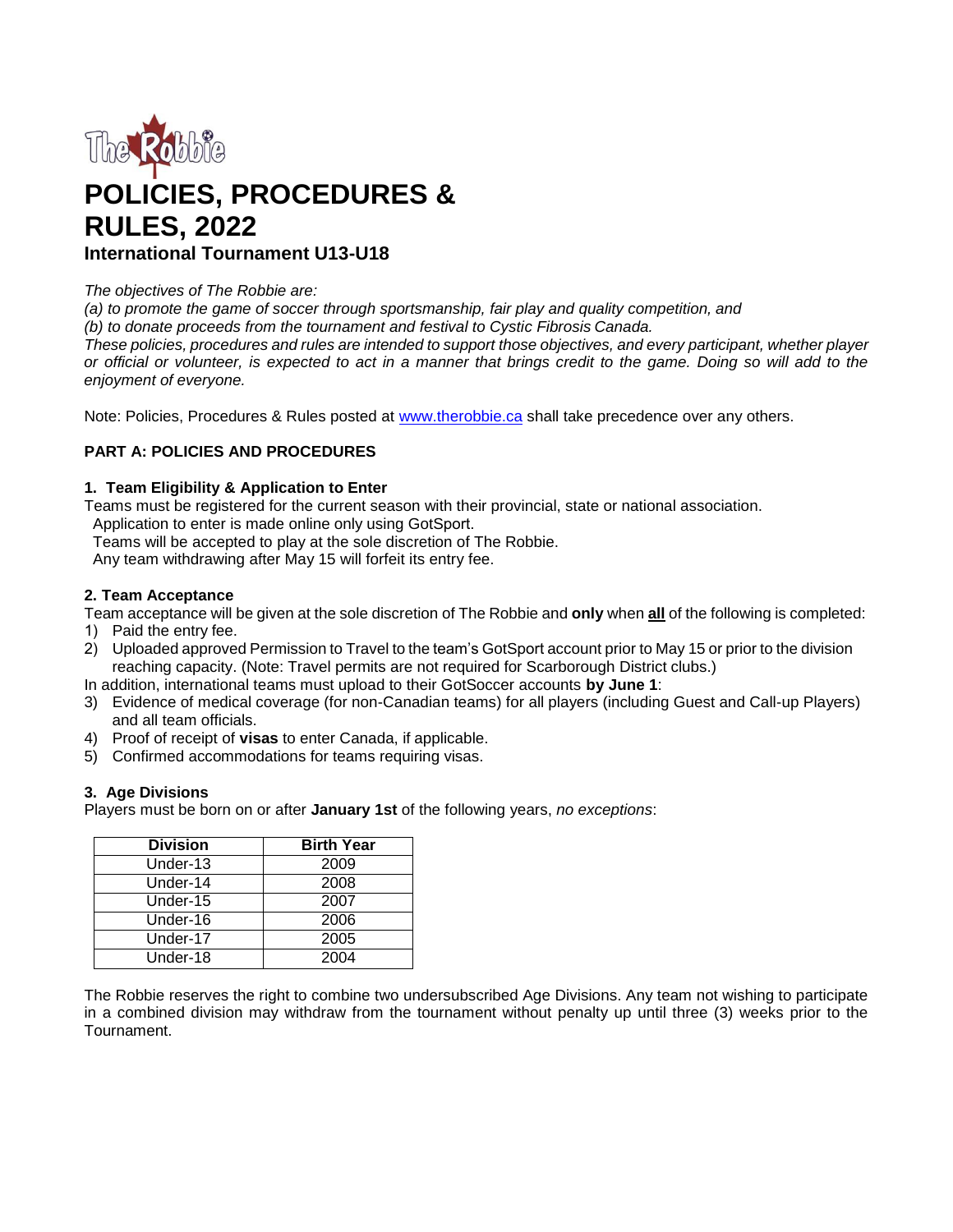# **4. Team Rosters**

| <b>Players</b>        | Maximum 20 |
|-----------------------|------------|
| Dress per Game        | Maximum 18 |
| <b>Team Officials</b> | Maximum 4  |

Note: Girls may play "down" one birth year on a boys team.

## **5. Call-up & Guest Players**

## **5.1. Call-ups**

**A maximum of 3 Call-up Players** are permitted. Call-ups are players (the same birth year or younger) from the same club/academy as the team entered in the Tournament.

# **5.2 Guest Players**

**A maximum of 3 Guest Players** are permitted. Guest players from another club/academy must be registered with their provincial, state or national association.

# **6. Online Check-in – Players & Team Officials**

Teams must check-in online by completing the following steps.

- 1) Enter the tournament roster. Mandatory player information required: Name, Date of Birth, Registration Number, and Jersey Number.
- 2) Enter Team Officials (maximum four). Mandatory information required: Name and Registration Number.
- 3) Upload the current approved roster for the team from their provincial, state or national association.
- 4) Upload for Call-up Players the current approved team roster they are registered to.
- 5) Upload for Guest Players a Temporary Eligibility Permit for each player as per Ontario Soccer Rules and Regulations or equivalent as per their governing body.

**Failure to complete Online Check-in** by the published deadline may result in dismissal from the Tournament and forfeit of its entry fee.

**Only players whose names appear on the validated team roster are permitted to play in the Tournament.** No alterations or additions to the original validated roster will be permitted.

**Note:** Teams from soccer jurisdictions where player books/cards with photo identification are not available must advise The Robbie so that alternative means can be arranged to verify participants.

## **7. On-Field Team Check-in**

1) One (1) hour prior to the team's first game, a team official must report to the Field Convenor to pick up their approved team roster (kept by the team for the entire tournament), wristbands and team welcome package.

2) All players and team officials must report to the field convenor at least 45-minutes before their first game wearing their wristbands and presenting the validated team roster form and their official identification.

3) Every player and team official must present a player book/card with their photograph duly authorized by their provincial, state or national association, or a passport.

4) At the discretion of the Feld Convenor this process may be repeated prior to subsequent games as well.

## **8. Wristbands**

Only players and team officials on the approved roster and wearing a wristband are allowed on the team bench. **No Wristband, No Play.**

If a wristband must be replaced, the player or team official must report to the field convenor, presenting also the approved roster and identification.

**Note:** if a wristband comes off during a game it must be replaced before the team's next game. The player or team official must report to the field convenor with the team roster and player / team official identification.

## **9. Field Convenors**

Field Convenors appointed by The Robbie are responsible for:

- a) Distributing approved team rosters, wristbands and team packages prior to the team's first game. Convenors will check-in teams by checking team rosters, verifying players/team officials against their photos in their books/cards, and that all are wearing wristbands.
- b) Supplying signed Game Sheets to referees.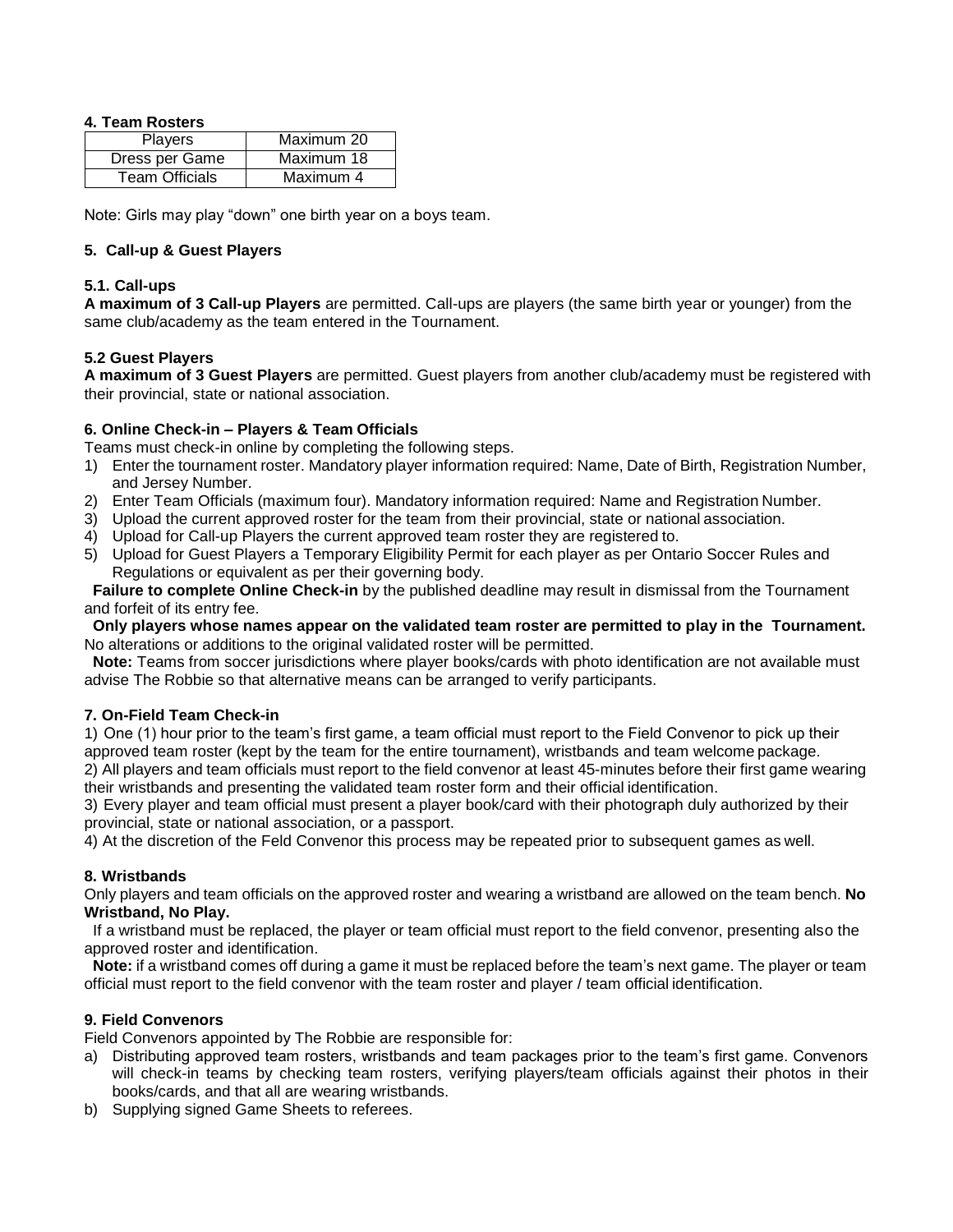c) Completing hand written Game Sheets using approved team rosters presented by team officials prior to quarterfinal, semi-final and final games.

Field Convenors are not authorized to explain or interpret tournament rules. Field convenors are authorized to enforce the conditions of the field permit, including the right to require participants including spectators to leave the field and environs.

## **10. Concussion Protocol**

If a player/team official/parent suspects that a player has been concussed/received a head injury, the Robbie in following the mandate by the Government of Ontario and Ontario Soccer to direct the athlete to a facility for medical attention.

## **11. General**

The Robbie and/or the Scarborough Soccer Association will not be responsible for:

a) Refunds of entry fees if the tournament is cancelled or abandoned in whole or in part.

b) Refunds for any games not played due to the withdrawal or dismissal of a team.

c) Expenses including accommodations costs, local travel and parking tickets incurred by teams and families.

The Robbie, a Committee of the Scarborough Soccer Association, reserves the right to resolve all matters pertaining to The Robbie International Soccer Tournament. The Robbie's interpretation of the policies, procedures and rules and all other aspects of the Tournament is final.

### **PART B: RULES OF PLAY**

## **12. Laws of the Game**

All games shall be played in accordance with the Laws of the Game as observed by FIFA, CS (Canada Soccer) and OS (Ontario Soccer) as well as competition rules set by The Robbie.

#### **13. Duration of Games**

Ontario Soccer Operational Procedures, Sec. 8 Competitions, Procedure 5.8 limits maximum playing time per team per day.

| <b>Division</b> | <b>Time Limit per</b><br><b>Team per Day</b> |
|-----------------|----------------------------------------------|
| $U-13$ & $U-14$ | 150 minutes                                  |
| $U-15$ & older  | 180 minutes                                  |

There shall be a minimum of one hour between each game played by any team.

#### **14. Game Length**

| <b>Tournament</b><br><b>Division</b> | Preliminary,<br><b>Quarter-Final &amp;</b><br>Semi-Final | Final          |
|--------------------------------------|----------------------------------------------------------|----------------|
| U13 & U14                            | 2 x 25-minutes                                           | 2 x 40-minutes |
| U <sub>15</sub> & Older              | 2 x 30-minutes                                           | 2 x 45-minutes |

A quarter-final, semi-final or final game tied after regulation time shall be decided by kicks from the penalty mark. Only players on the field of play at the end of regulation time shall be eligible to take part.

#### **15. Game Sheets**

Pre-printed Game Sheets/Cards will be supplied to field convenors.

**Note: If a player or team official is not going to participate in a game,** a team official must advise the field convenor at least 45 minutes prior to the scheduled kick-off time so they can be stroked off the game sheet. As per Ontario Soccer, all players and team officials whose names appear on a game sheet will be deemed to have participated. No other player or team official not on the approved roster can be added to replace anyone who is removed from the game sheet.

Teams participating in quarter-final, semi-final and final games must handwrite Game Sheets supplied by field convenors and provide the approved roster for verification. This must be done at least 45 minutes prior to the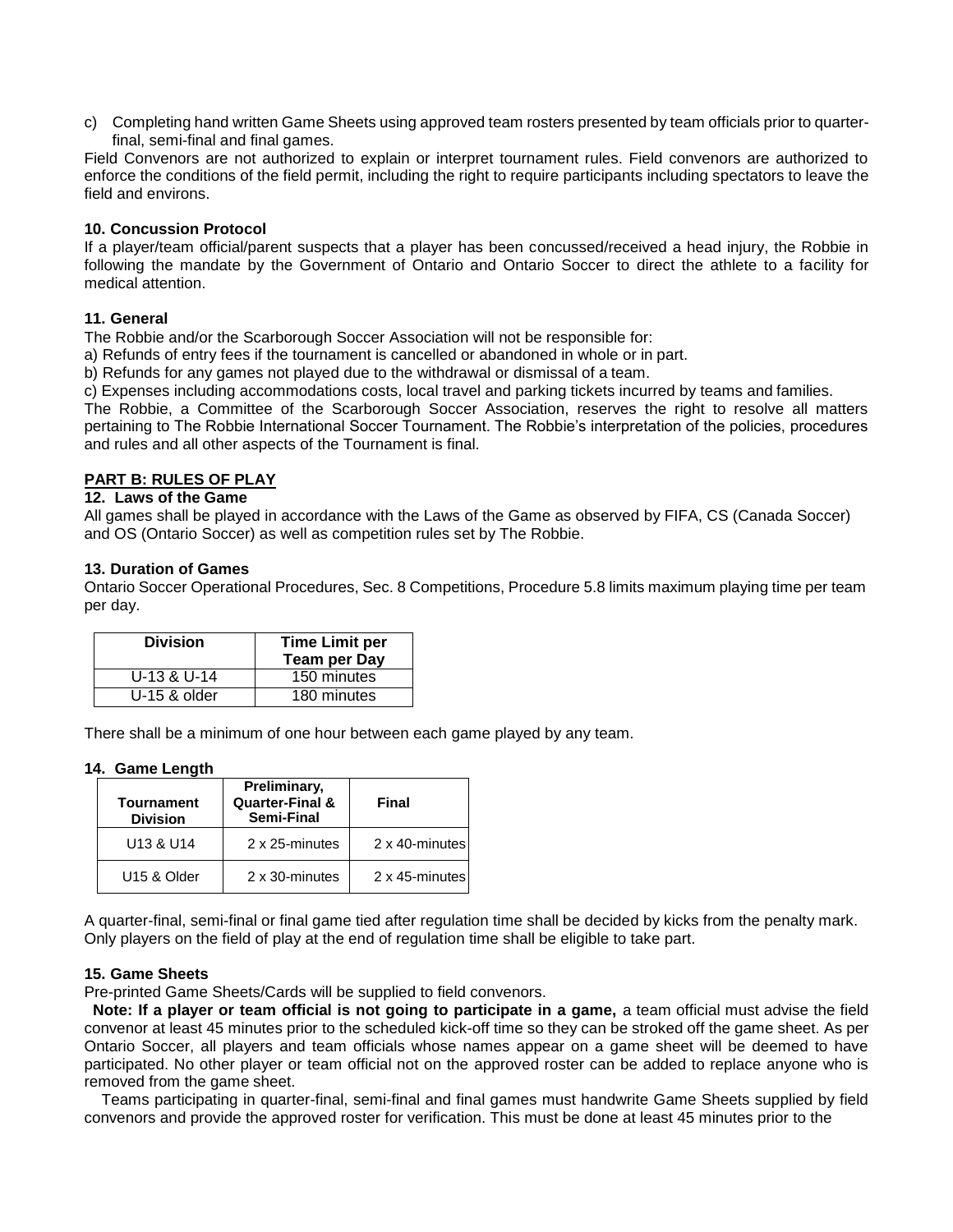scheduled kick-off time.

# **16. Player Uniforms and Equipment**

The equipment of all players must conform to the Laws of the Game as set out by FIFA. All players must wear a number on the back of their shirt. This number must coincide with the player's name and number as shown on the game sheet. Each player on a team shall have a different number.

If team colours clash, the home team shall be responsible to change colours; the home team being the first team listed in the schedule. At the discretion of the Robbie Committee, a team that does not observe the colour change or number requirements of this rule may forfeit the game.

# **Shin guards are mandatory.**

# **17. Game Balls**

Divisions U13-U18 shall use a Size 5 ball. Game balls may be supplied by The Robbie; if not, each team will supply a regulation size ball, from which one will be selected by the referee to be used in the game.

# **18. Substitutions**

Unlimited substitutions may be made at any stoppage of play at the discretion of the referee. No substitution shall be allowed for a player ejected from a game.

# **19. Determining Group Winners**

Each team will be awarded 3 points for a win, 1 point for a tie and zero points for a loss. At the end of the preliminary round, the group winner shall be the team with the most points. If teams are tied on points, the following criteria shall be used to determine the winner:

# a) Most wins

b) Winner of the game between the two teams tied (applies to 2-way ties only)

- c) Best goal differential (i.e. goals for minus goals against)
- d) Fewest goals against.
- e) Most goals scored.

f) A drawing of lots at a time and location determined by The Robbie with or without the presence of team officials.

**Note 1:** Teams will be scheduled for a minimum of three (3) games. Should any of those games not be played due to the dismissal or withdrawal of an opponent, the game will be forfeited and recorded as a win (3 points) with a score of 2-0 for the non-offending team.

**Note 2**: The score of a game incomplete due to extraordinary weather (see section 23 below) or other similar event shall be recorded as the score of the game at the time the game ended.

## **19.1 Wildcards**

Wildcard teams selected for quarter-final or semi-final games will be those with the best non-qualifying record determined by the number of points accumulated. If tied on points, criteria 24a, c, d, and e shall apply.

In the first play-off round, no wildcard team shall play against a team from the same preliminary group. In such an event, **all second named** teams shall be rotated forward until there is no conflict.

To calculate the points and goal differential in a group of five (5) teams where all other groups are four (4): divide total points and goal differential by 4 and multiply the result by 3.

## **20. Forfeited Games**

If a game is forfeited, the non-offending team shall be awarded a win and a 2-0 score in group standings; the offending team a loss with a 0-2 score.

If a team is dismissed from the Tournament for any reason, its games and all entry fees shall be forfeited without recourse to appeal, and the matter may be reported to the governing body of the team involved.

## **21. Failure to Show**

A team needs a minimum of seven (7) players and the game shall be started if a team has at least that number of players. Teams shall be allowed a 15-minute grace period after the scheduled kick-off time before they are considered to have failed to show. In the event of a failure to show, the offending team shall forfeit that game.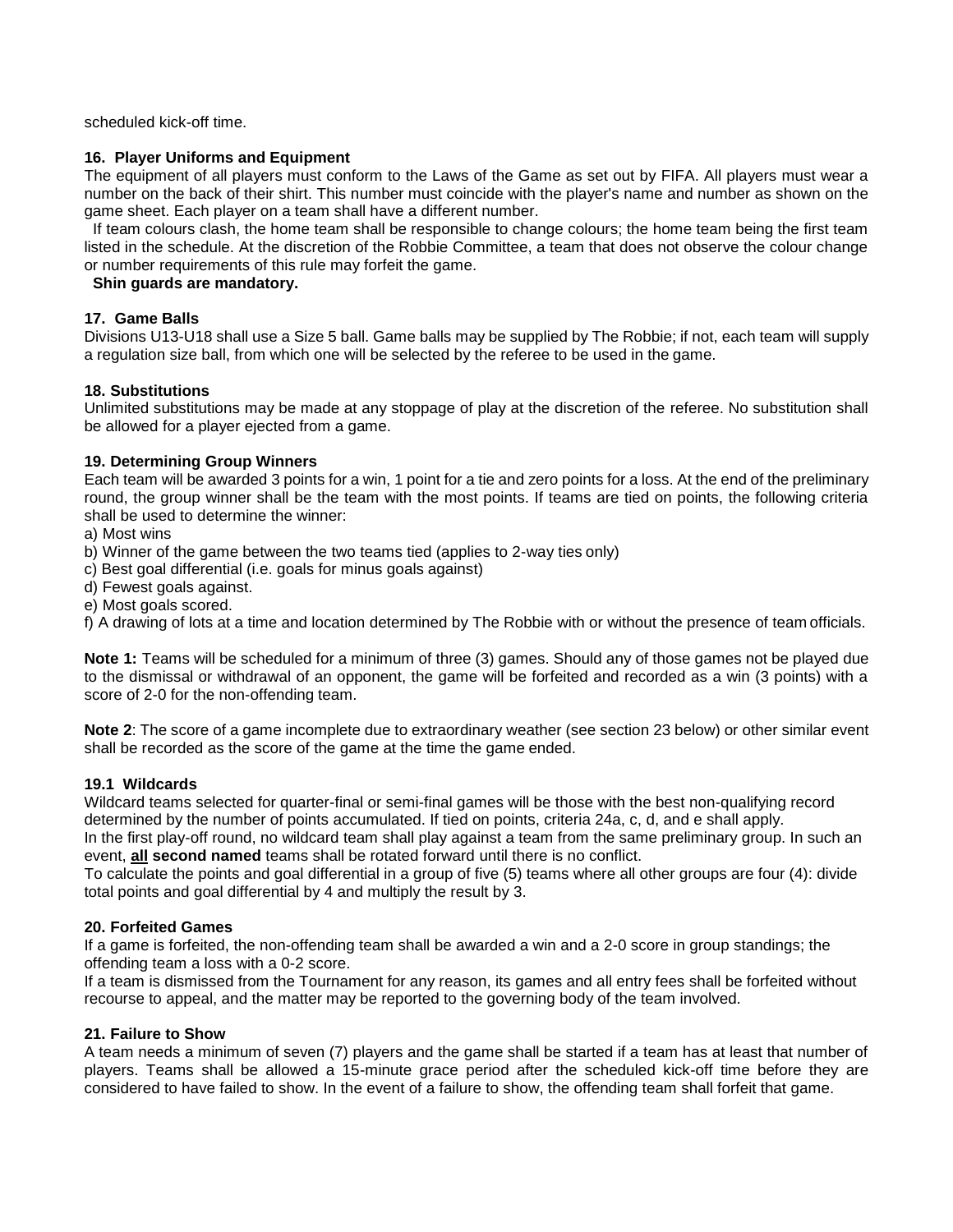# **22. Game Abandoned by Referee**

The Robbie shall review the circumstances of any game abandoned by the referee. Whether a game abandoned results in a forfeit will be determined by The Robbie.

The finding and decision of The Robbie shall be final and not subject to any appeal. The matter may also be referred to the home district of the team(s) involved for disciplinary action.

## **23. Extraordinary Weather**

In the event of severe weather conditions (e.g., continuous heavy rain, lightning, excessive heat or poor field conditions), The Robbie may:

a) Relocate and/or reschedule any game.

b) Reduce the scheduled duration by up to 50 percent.

c) Cancel any preliminary game that has no bearing in determining group winners or wildcards.

d) Consider a game complete if 50 percent or more of the game was played when abandoned by the referee due to the extraordinary weather conditions.

e) If less than 50 percent of a game is complete when abandoned by the referee a 1-1 score shall be entered regardless of the score when the game was halted.

f) Abandon all or part of the Tournament.

**Note**: Permit issuers (City, School Board, College, University, private facilities) retain the right to cancel fields at their sole discretion.

## **23. 1 In the Event of Lightning**

Canada Soccer policy is to halt play as soon as thunder is heard. "More people are struck before and after a thunderstorm than during one…When considering resumption of any athletics activity wait at least thirty (30) minutes after the last flash of lightning or sound of thunder before returning to the field." (Canada Soccer, July 17, 2017)

## **24. Discipline**

The Robbie Tournament is guided by Ontario Soccer Procedure 7.0 – Discipline at Tournaments and uses a DBR (Discipline by Review) or DBH (Discipline by Hearing) system as appropriate directly after the game in which the misconduct was reported.

DBR offences have automatic penalties and cannot be appealed. Any player ordered from the field of play by the referee for misconduct shall receive an automatic one game suspension and shall sit out his/her next scheduled game. This includes players who receive two cautions in a single game. Note: Yellow Cards are not cumulative.

In cases of violent conduct or ejection of a team official, immediately following the game, and before the next scheduled game, they must attend a hearing before a Discipline Panel. The Panel may, where justified, suspend any person dismissed during, or after, a game, from all further participation in the Tournament. Such dismissals shall be reported to the team's home district or association for discipline.

If the Panel is unable to deal with an offence in a satisfactory manner after the game in which alleged misconduct occurred:

- a) The offender shall not be permitted to participate any further in the Tournament;
- b) Within 48 hours after the completion of the tournament, The Robbie must forward the Match Official's report, together with any other reports, to the Scarborough Soccer Association (SSA).

Anyone player disputing his/her ejection from a game may request a hearing. Such request must be made in writing accompanied by a \$100 hearing fee in cash. The person requesting a hearing must notify the field convenor of his/her intentions within 30 minutes of the conclusion of said game, and then attend a hearing at a location determined by The Robbie.

All team officials are entirely responsible for the behaviour of spectators associated with their team.

#### **Match Official Assault**

In a case of Match Official Assault, the offender shall be immediately suspended from all soccer related activities, pending a hearing an Ontario Soccer Discipline Hearing Panel (or equivalent for non-Ontario teams).

- a) The match official shall submit his/her report to the District Association in which he/she resides and to Ontario Soccer;
- b) The Robbie shall immediately after the completion of the Tournament notify SSA;
- c) Within 24 hours after receipt of notification of the Match Official Assault, SSA shall notify the District Association